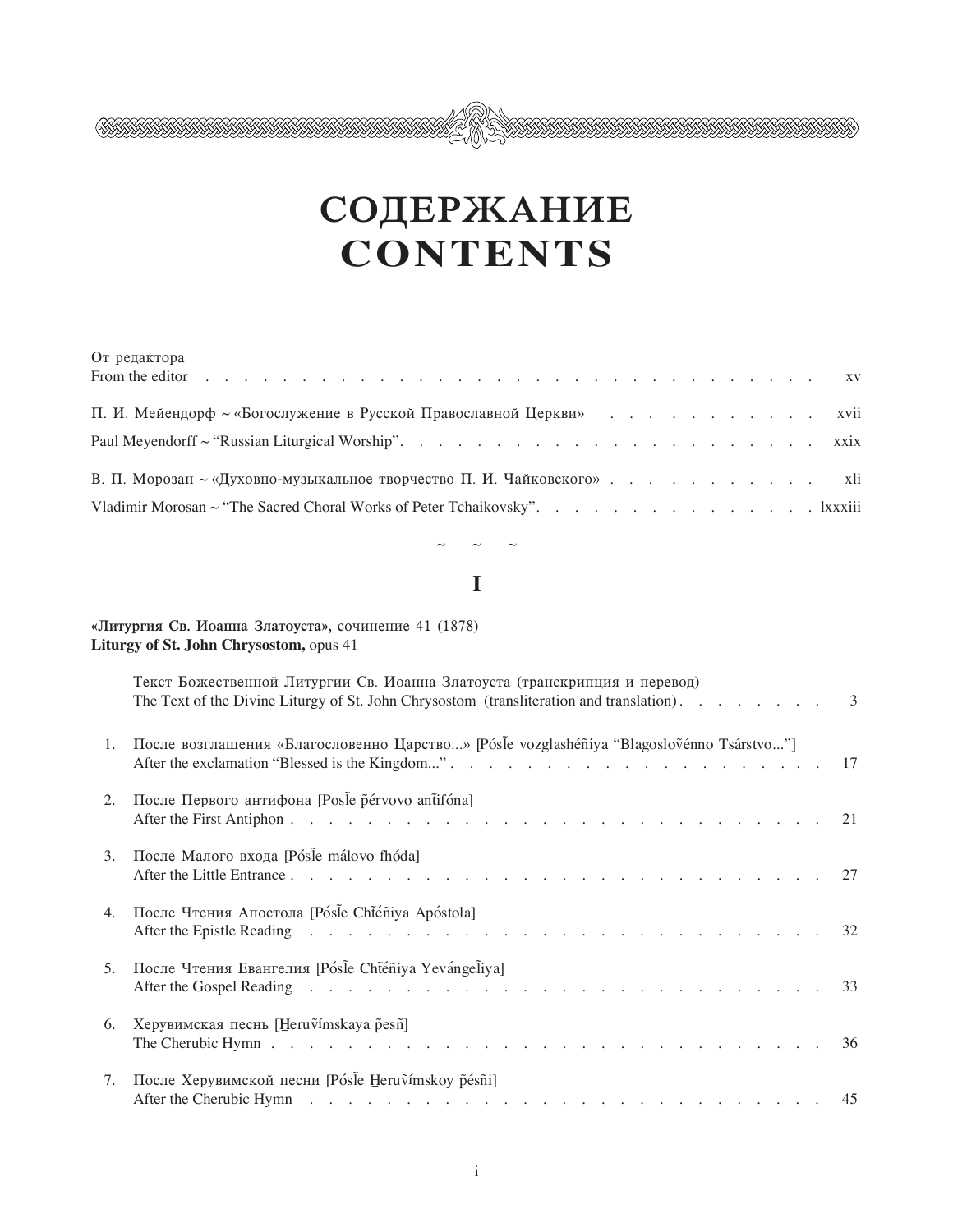| 8.  | Символ веры [ $\text{Simvol}$ véri]                                                                                                                                               |  |
|-----|-----------------------------------------------------------------------------------------------------------------------------------------------------------------------------------|--|
| 9.  | После Символа веры [Pósle Šímvola véri]                                                                                                                                           |  |
| 10. | После возглашения «Твоя от Твоих» [Pósle vozglashéñiya "Tvoyá ot Tvoíh"]                                                                                                          |  |
| 11. | После слов «Изрядно о пресвятей» [Pósle slov "Izr̃iadno o pr̃esṽiat̃éy"]                                                                                                          |  |
| 12. | После возглашения «И даждь нам единеми усты» [Pósle vozglashéñiya "I dazhd nam yedíñemi"]                                                                                         |  |
| 13. | Молитва Господня [Molítva Ghospódñía]                                                                                                                                             |  |
| 14. | Причастный стих [Prichástniy st̃ih]<br>The Communion Hymn $\ldots$ $\ldots$ $\ldots$ $\ldots$ $\ldots$ $\ldots$ $\ldots$ $\ldots$ $\ldots$ $\ldots$ $\ldots$ $\ldots$ $\ldots$ 76 |  |
| 15. | После возглашения «Со страхом Божиим» [Pósle vozglashéñiya "So stráhom Bózhïim"]                                                                                                  |  |

 $\rm ii$ 

# $\mathbf{I}$

«Всенощное бдение», сочинение 52 (1881)

All-Night Vigil, opus 52

|    | Предисловие композитора                                                                                                                                          |
|----|------------------------------------------------------------------------------------------------------------------------------------------------------------------|
|    | Текст Всенощного бдения (транскрипция и перевод)<br>The Text of the All-Night Vigil (transliteration and translation) 101                                        |
| 1. | Предначинательный псалом (Греческого роспева) [Přednachinát̃elnïy psalóm]<br>The Introductory Psalm (Russian "Greek" Chant) 113                                  |
| 2. | «Господи, помилуй» и другие краткие молитвословия<br>["Ghóspodi, pomíluy" i drugíye krátkiye molitvoslóviya]<br>"Lord, have mercy" and Other Brief Responses 124 |
| 3. | Кафизма (Знаменного роспева) [Kafízma]                                                                                                                           |
| 4. | Господи, воззвах (8-ми гласов Киевского роспева) [Ghóspodi, vozzváh]                                                                                             |
| 5. | Свете тихий (Киевского роспева) [Svéte tíhiy]                                                                                                                    |
| 6. | Богородице Дево (Греческого роспева) [Bogoróditse Dévo]                                                                                                          |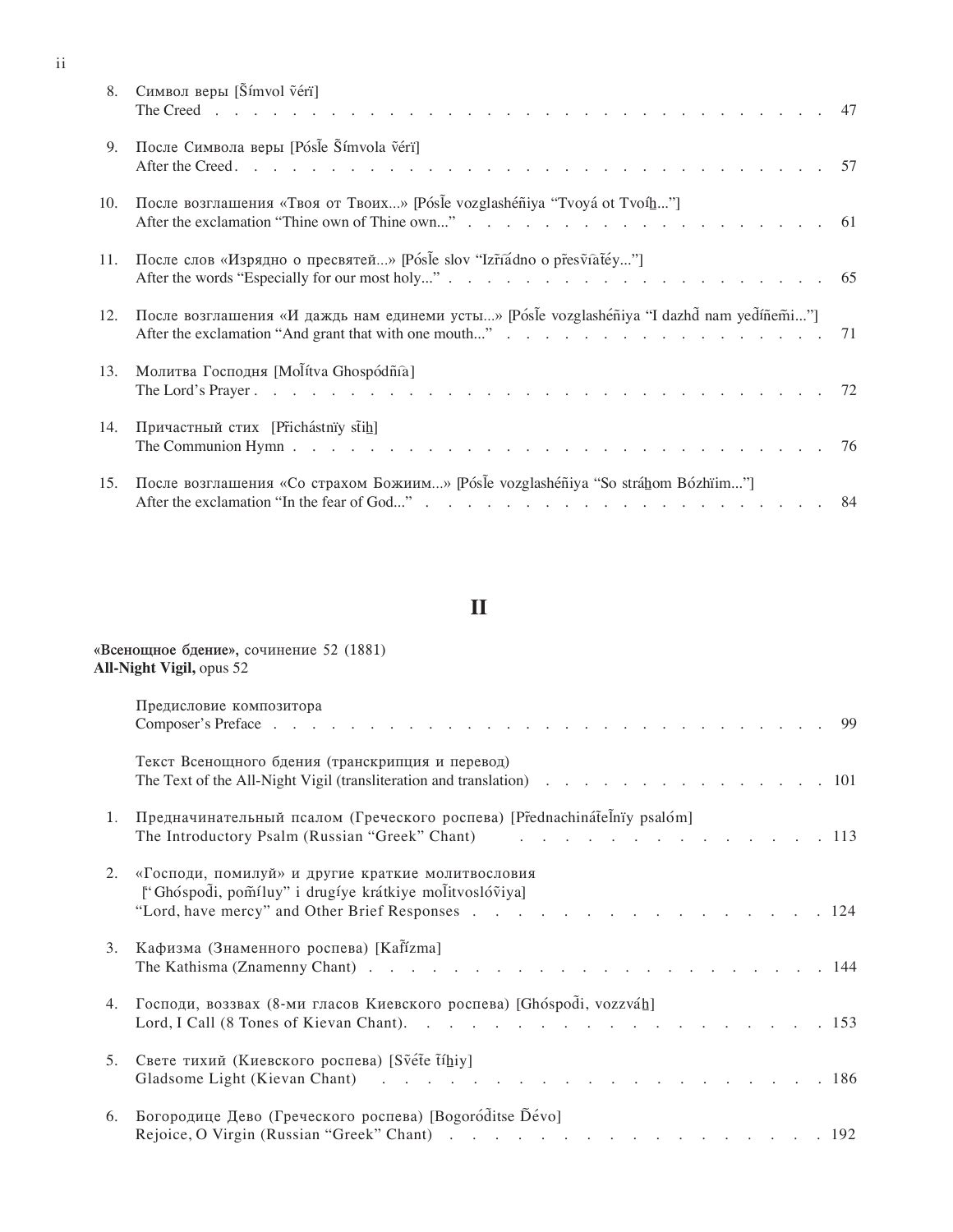| 7.  | «Бог Господь» на 8 гласов с тропарями (Греческого роспева)<br>["Bog Ghospod" na 8 glasóv s troprartiami]<br>"The Lord Is God" in 8 Tones with Troparia (Russian "Greek" Chant) 194                                                                                                                                                                                                             |
|-----|------------------------------------------------------------------------------------------------------------------------------------------------------------------------------------------------------------------------------------------------------------------------------------------------------------------------------------------------------------------------------------------------|
| 8.  | Полиелей (Греческого роспева) [Ро livelе́у]<br>The Polyeleion (Russian "Greek" Chant)<br>.222                                                                                                                                                                                                                                                                                                  |
| 9.  | Тропари («На непорочнах») (Малого знаменного роспева) [Tropart ("Na neporochnah")]<br>Troparia ("Blessed Art Thou, O Lord") (Little Znamenny Chant)<br>.232<br>and the company of the company of the company of the company of the company of the company of the company of the                                                                                                                |
| 10. | Степенна (антифон 4-го гласа) (Греческого роспева) [Stepenna (antifon 4-vo glása)]<br>Gradual Antiphon in Tone 4 (Russian "Greek" Chant)<br>.246                                                                                                                                                                                                                                               |
| 11. | Песнопения по Евангелии [Pesnopeniya po Yevángelii]<br>Hymns after the Gospel Reading<br>$\frac{1}{2}$ . The state of the state of the state $\frac{1}{2}$ , $\frac{1}{2}$ , $\frac{1}{2}$ , $\frac{1}{2}$ , $\frac{1}{2}$ , $\frac{1}{2}$ , $\frac{1}{2}$ , $\frac{1}{2}$ , $\frac{1}{2}$ , $\frac{1}{2}$ , $\frac{1}{2}$ , $\frac{1}{2}$ , $\frac{1}{2}$ , $\frac{1}{2}$ , $\frac{1$<br>.251 |
| 12. | Катавасия рядовая «Отверзу уста моя» (Знаменного роспева)<br>[Katavášiya říàdováya "Otvérzu ustá moya ]<br>Common Katavasia "I Shall Open My Lips" (Znamenny Chant) 265                                                                                                                                                                                                                        |
| 13. | Песнь Богоматери с припевом (Греческого роспева) [Pesñ Bogomáteri s pripévom]<br>The Canticle of the Mother of God with refrain (Russian "Greek" Chant)<br>.281                                                                                                                                                                                                                                |
| 14. | Свят Господь Бог наш (Знаменного роспева, гл. 7-й) [Sviat Ghospód Bog nash]<br>Holy Is the Lord Our God (Znamenny Chant, Tone 7)<br>.288                                                                                                                                                                                                                                                       |
| 15. | Богородичен «Преблагословенна еси» (Знаменного роспева)<br>[Bogoródichen "Pr̃eblagosloṽénna yes̃í"]<br>Theotokion "Thou Art Most Blessed" (Znamenny Chant)<br>. 289                                                                                                                                                                                                                            |
| 16. | Великое славословие (Знаменного роспева) [Velíkoye slavoslóviye]<br>.293                                                                                                                                                                                                                                                                                                                       |
| 17. | Взбранной воеводе (Малого знаменного роспева) [Vzbránnoy voyevóde]<br>To Thee, the Victorious Leader (Little Znamenny Chant)<br>.308                                                                                                                                                                                                                                                           |

# $\mathbf{III}$

|    | «Девять духовно-музыкальных сочинений» (1884-1885)<br><b>Nine Sacred Choruses</b>                                                                                        |
|----|--------------------------------------------------------------------------------------------------------------------------------------------------------------------------|
|    | Херувимская песнь № 1 [Heruṽímskaya p̃esñ No. 1]                                                                                                                         |
|    | Херувимская песнь № 2 [Heru $\tilde{v}$ ímskaya p̃esñ No. 2]                                                                                                             |
| 3. | Херувимская песнь № 3 [Heru $\tilde{v}$ ímskaya p̃esñ No. 3]                                                                                                             |
| 4. | Тебе поем [Tebé poyém]<br>We Hymn Thee $\ldots$ $\ldots$ $\ldots$ $\ldots$ $\ldots$ $\ldots$ $\ldots$ $\ldots$ $\ldots$ $\ldots$ $\ldots$ $\ldots$ $\ldots$ $\ldots$ 348 |
| 5. | Достойно есть [Dostóyno yest̃]                                                                                                                                           |